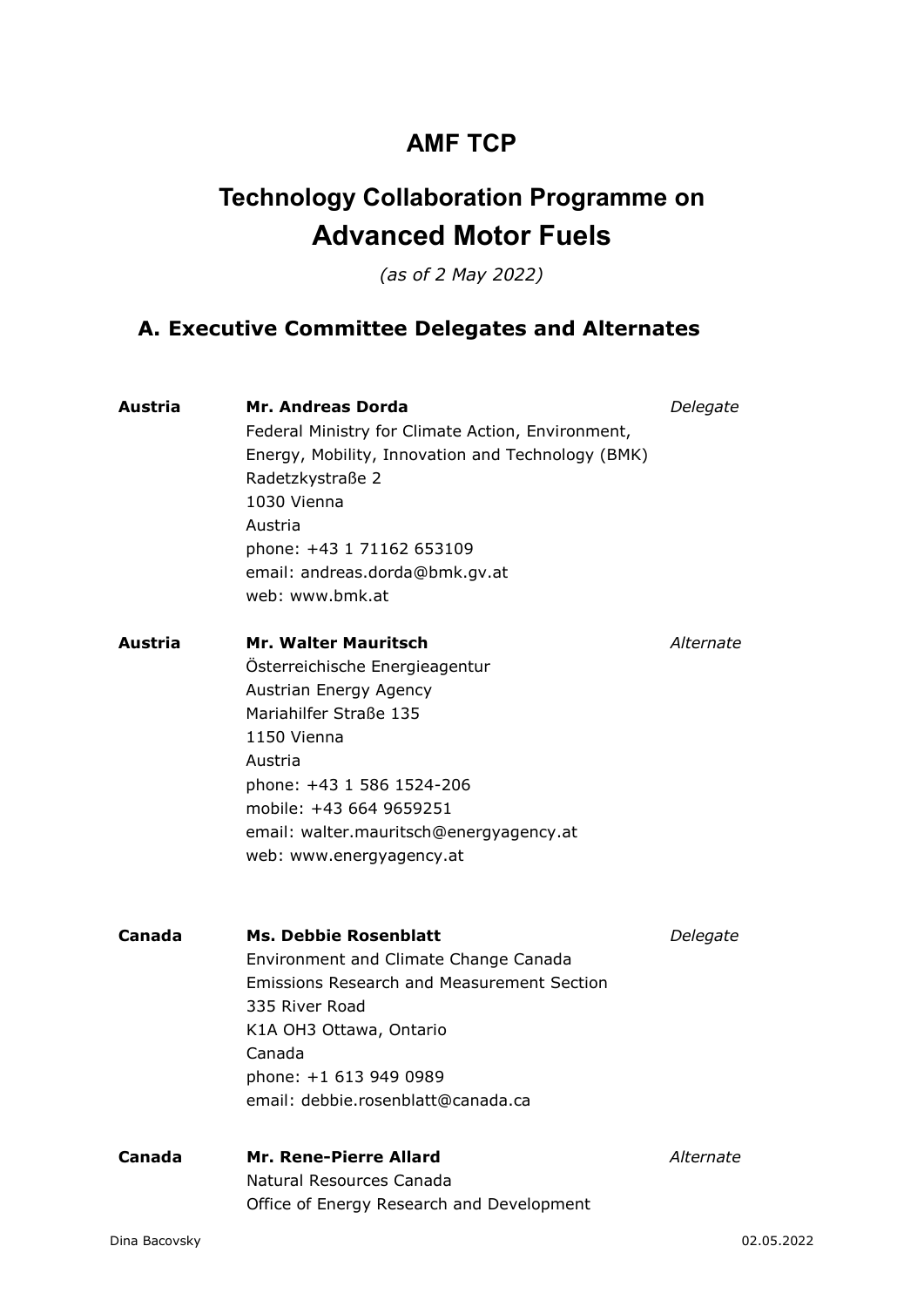580 Booth Street, 14<sup>th</sup> Floor K1A OE4 Ottawa, Ontario Canada phone: +1 613 291 8124 email: rene-pierre.allard@canada.ca

| China          | <b>Mr. Cheng Wang</b><br>China Automotive Technology and Research Center<br>(CATARC)<br>Science and Technology Center Co. Ltd / General<br>Manager<br>Room 901, 2-7 Building ABP, 188 Western Rd,<br>South 4 <sup>th</sup> Ring Road, Fengtai District<br>Beijing, 100070<br>China<br>phone: +86 10 63701286<br>mobile +86 139 11338548<br>fax: +86 10 63702953<br>email: wangcheng@catarc.ac.cn   | Delegate          |
|----------------|----------------------------------------------------------------------------------------------------------------------------------------------------------------------------------------------------------------------------------------------------------------------------------------------------------------------------------------------------------------------------------------------------|-------------------|
| <b>China</b>   | Ms. Jun Li<br>China Automotive Technology and Research Center Vice-Chair Asia<br>(CATARC)<br>Industry Consultation Dept. / Project Engineer<br>Room 901, 2-7 Building ABP, 188 Western Rd,<br>South 4 <sup>th</sup> Ring Road, Fengtai District<br>Beijing, 100070, P.R.C.<br>China<br>phone: +86 10 63703359<br>mobile: +86 150 10115596<br>fax: +86 10 63702953<br>email: lijun2012@catarc.ac.cn | Alternate         |
| <b>Denmark</b> | Mr. Jesper Schramm<br>Technical University of Denmark (DTU)<br>Nils Koppels Allé, Bldg 403<br>2800 Lyngby<br>Denmark<br>phone: +45 4525 4179<br>fax: +45 45884325<br>email: js@mek.dtu.dk                                                                                                                                                                                                          | Delegate<br>Chair |
| <b>Denmark</b> | Mr. Kim Winther                                                                                                                                                                                                                                                                                                                                                                                    | Alternate         |
| Dina Bacovsky  |                                                                                                                                                                                                                                                                                                                                                                                                    | 02.05.2022        |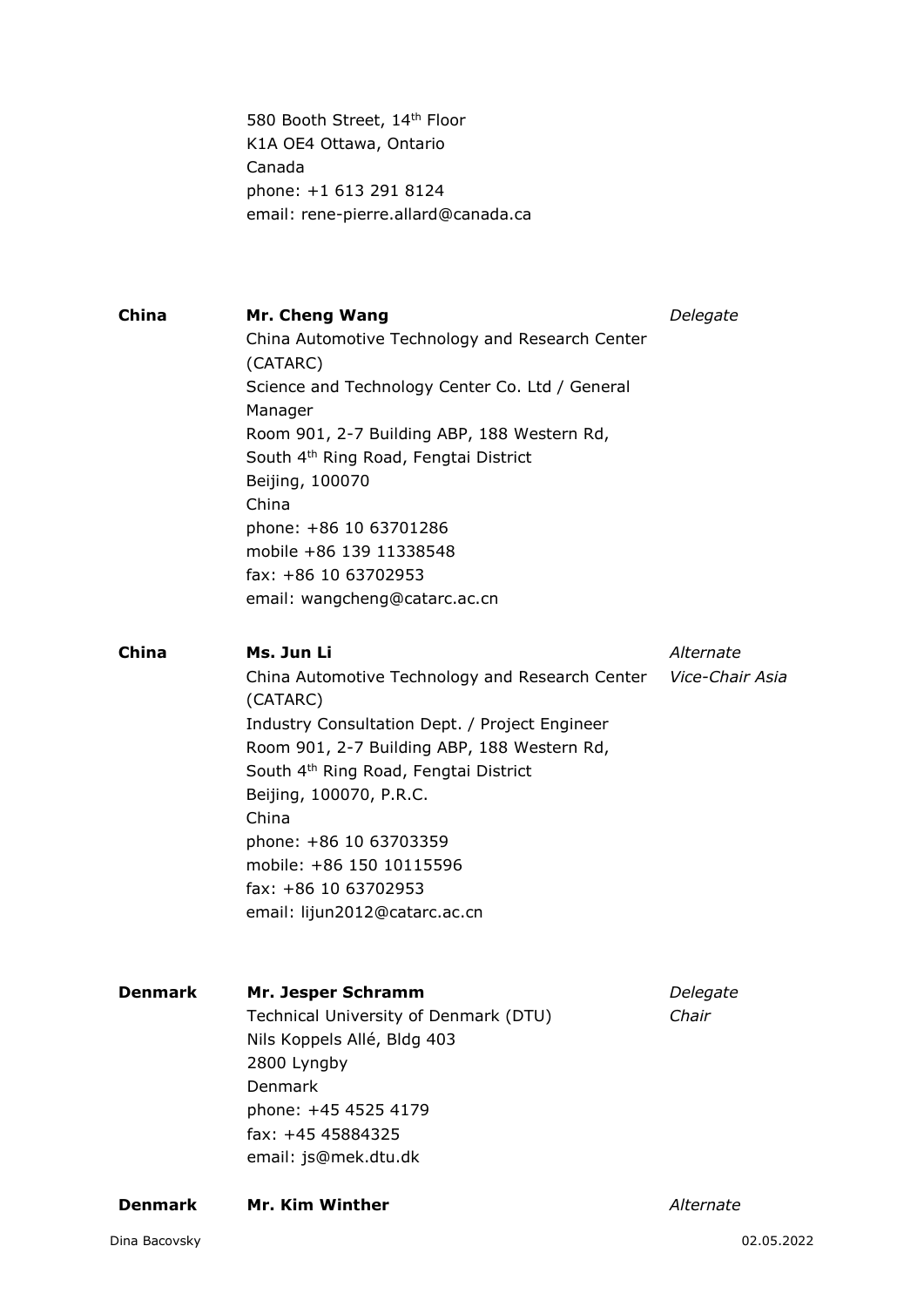|                | Danish Technological Institute<br>Renewable Energy and Transport<br>Kongsvang Allé 29<br>8000 Aarhus C<br>Denmark<br>phone: +45 72 20 1310<br>fax: +45 72 2010 19<br>email: kwi@dti.dk<br>web: www.DTI.dk                                                    | <b>S&amp;T Chair</b> |
|----------------|--------------------------------------------------------------------------------------------------------------------------------------------------------------------------------------------------------------------------------------------------------------|----------------------|
| <b>Finland</b> | Mr. Petri Söderena<br>VTT Technical Research Centre of Finland<br>Biologinkuja 3-5<br>P.O. Box 1000<br>02044 VTT<br>Finland<br>phone: +358 20 722 5278<br>mobile +358 40 3573420<br>fax: +358 20 722 7048<br>email: petri.soderena@vtt.fi<br>web: www.ytt.fi | Delegate             |
| <b>Finland</b> | Ms. Päivi Aakko-Saksa<br>VTT Technical Research Centre of Finland<br>Biologinkuja 3-5<br>P.O. Box 1000<br>02044 VTT<br>Finland<br>phone: +358 20 722 5757<br>fax: +358 20 722 7048<br>email: paivi.aakko-saksa@vtt.fi<br>web: www.vtt.fi                     | Alternate            |
| Germany        | <b>Mr. Birger Kerckow</b><br>Agency for Renewable Resources (FNR)<br>OT Gülzow<br>Hofplatz 1<br>18276 Gülzow-Prüzen<br>Germany<br>phone: +49 3843 6930 125<br>fax: +49 3843 6930 102<br>email: b.kerckow@fnr.de                                              | Delegate             |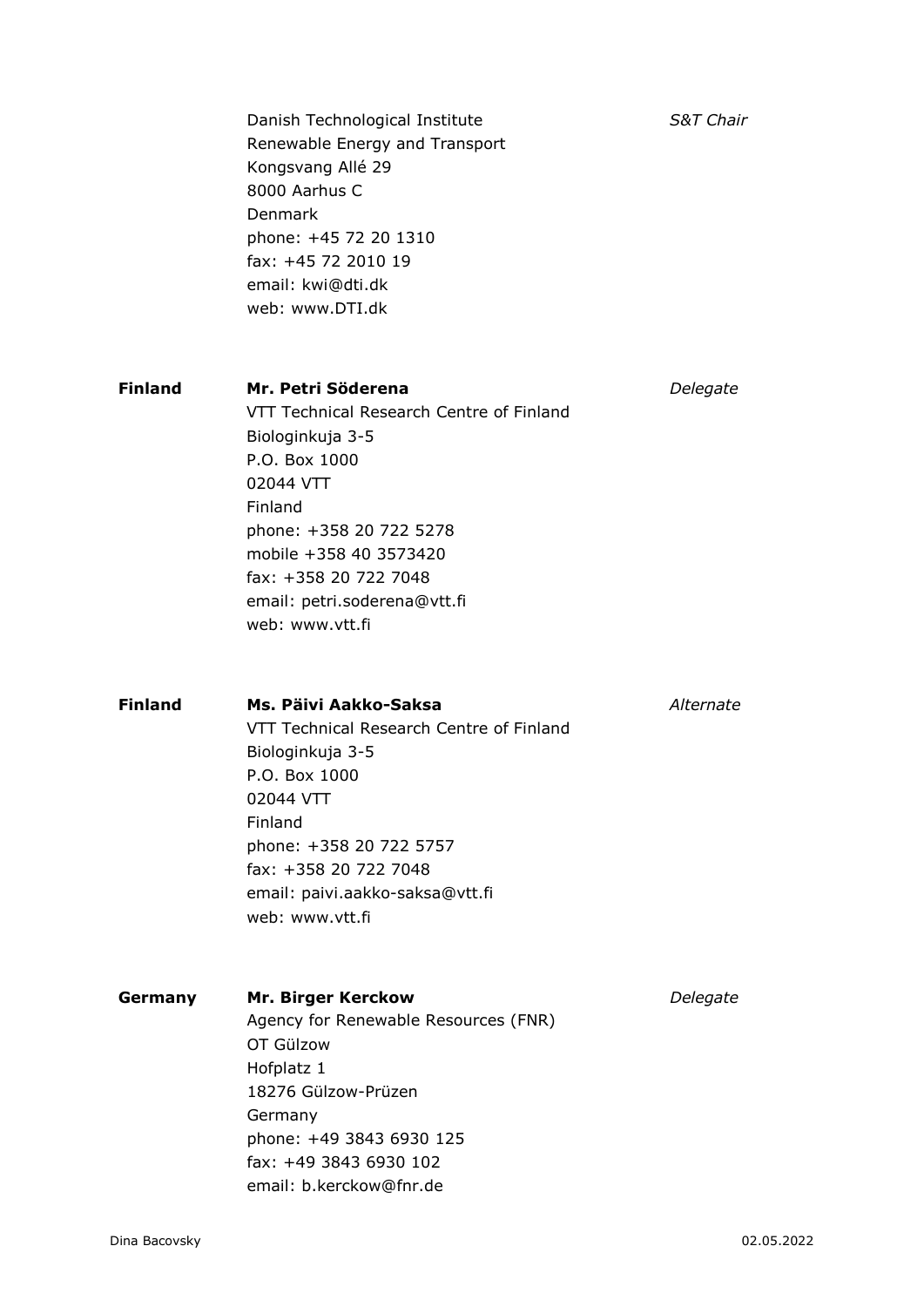web : www.fnr.de www.nachwachsende-rohstoffe.de **Germany Ms. Lena Huck** *Alternate* Agency for Renewable Resources (FNR) Advisor EU & International Affairs Hofplatz 1 18276 Gülzow-Prüzen Germany phone: +49 3843 6930 181 email: l.huck@fnr.de **India Mr. Sunil Kumar** *Delegate* Ministry of Petroleum & Natural Gas Shastri Bhavan New Delhi 110001 India phone : +91 11 2338 6935 email : jsr.png@nic.in **India Mr. Asheesh Joshi** *Alternate* Ministry of Petroleum & Natural Gas Shastri Bhavan New Delhi 110001 India phone : +91 11 2307 3069 email : asheeshjoshi.ias@ias.nic.in **Japan/AIST Mr. Mitsuharu Oguma** *Delegate* National Institute of Advanced Industrial Science and Technology (AIST) Tsukuba East, 1-2-1 Namiki Tsukuba, 305-8564 Japan phone: +81-29-861-7055 fax: +81-29-861-7275 email: mitsu.oguma@aist.go.jp web: www.aist.go.jp/index\_en.html **Japan/AIST Mr. Koichi Kinoshita** *Alternate* National Institute of Advanced Industrial Schience and Technology (AIST) Tsukuba East, 1-2-1 Namiki Tsukuba, Ibaraki 305-8564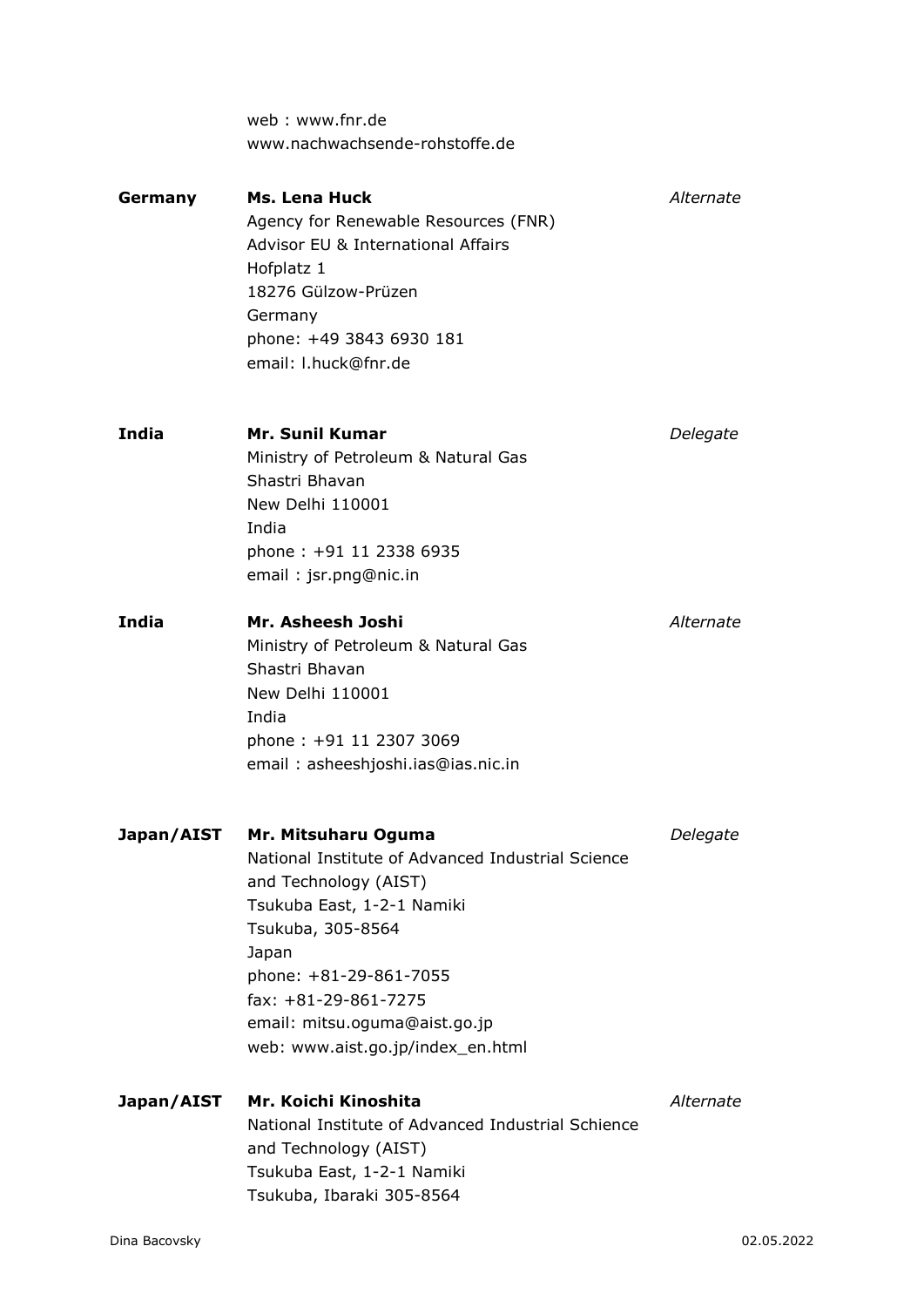phone: +81-29-861-4386 fax: +81-29-861-7863 email: koichi-kinoshita@aist.go.jp web: www.aist.go.jp/index\_en.html

#### **Japan/LEVO Mr. Yutaka Takada** *Delegate*

Organization for the Promotion of Low Emission Vehicles (LEVO) Research and Survey Division YPC Building 4F, 2-14-8 Yotsuya, Shinjuku-ku Tokyo, 160-0004 Japan phone: +81 3 3359 8461 fax: +81 3 3353 5439 email: y-takada@levo.or.jp web: www.levo.or.jp

#### **Japan/LEVO Mr. Masayuki Kobayashi** *Alternate*

Organization for the Promotion of Low Emission Vehicles (LEVO) Research and Survey Division YPC Building 4F, 2-14-8 Yotsuya, Shinjuku-ku Tokyo, 160-0004 Japan phone: +81 3 3359 9008 fax: +81 3 3353 5431 email: m-kobayashi@levo.or.jp web: www.levo.or.jp

#### **Japan/NTSEL Dr. Ichiro Sakamoto** *Delegate*

National Traffic Safety and Environment Laboratory (NTSEL) Director of Environment Research Department 7-42-27 Jindaiji-higashimachi 7-chome, Chofu Tokyo, 182-0012 Japan phone: +81 422 41 3405 email:i-saka@ntsel.go.jp web: www.ntsel.go.jp

#### **Japan/NTSEL Dr. Noritsune Kawaharada** *Alternate*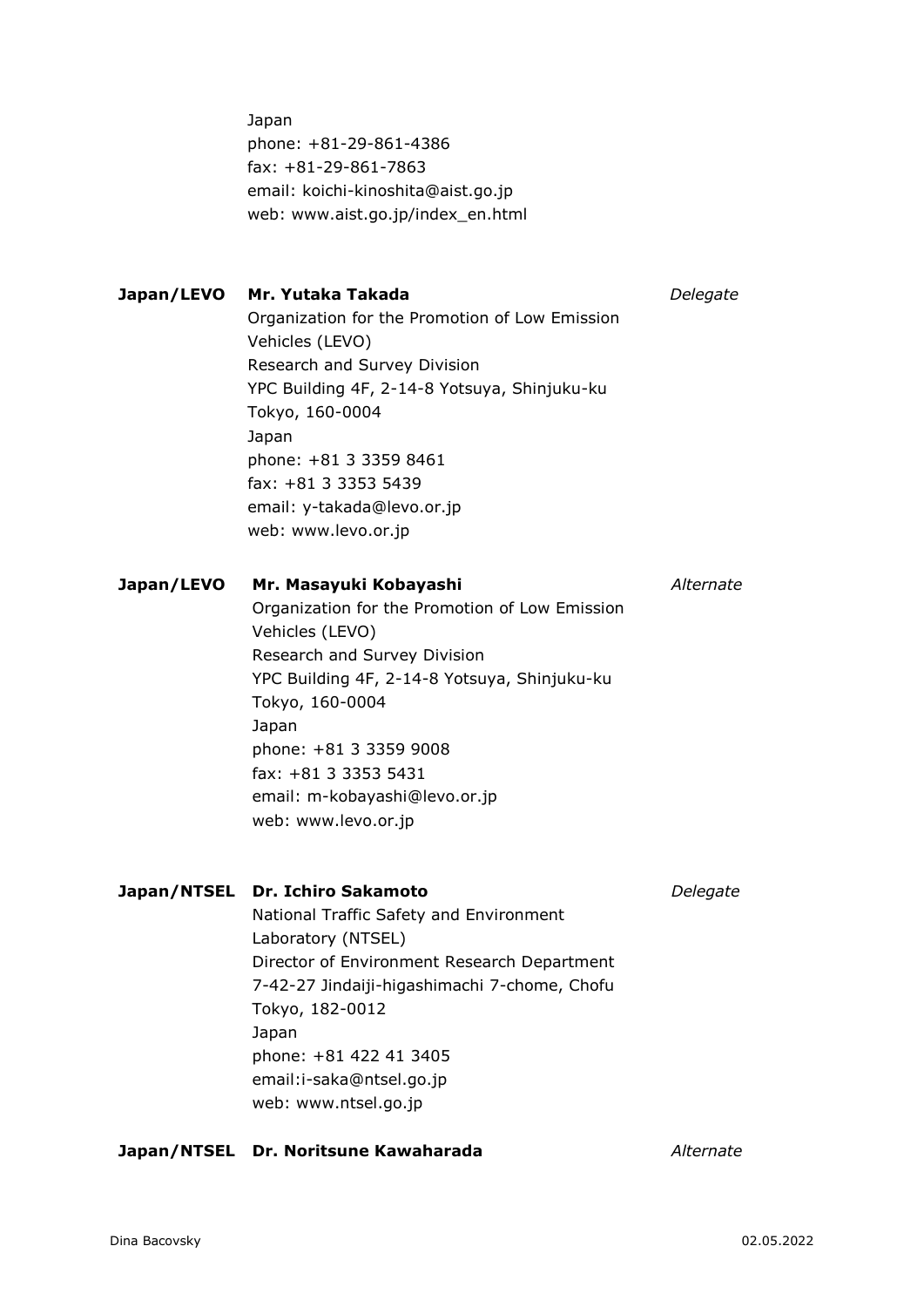|        | National Traffic Safety and Environment<br>Laboratory (NTSEL)<br>Director of Environment Research Department<br>7-42-27 Jindaiji.higashimachi, Chofu<br>Tokyo, 182-0012<br>Japan<br>phone: +81 422 41 3830<br>email: no-kawa@ntsel.go.jp<br>web: www.ntsel.go.jp |           |
|--------|------------------------------------------------------------------------------------------------------------------------------------------------------------------------------------------------------------------------------------------------------------------|-----------|
| Korea  | Mr. Hyun-choon Cho<br>Korea Institute of Energy Technology Evaluation<br>and Planning (KETEP)<br>Union Building Tehyeranro 114-11. Gangnam-gu<br>Seoul 135-280<br>Korea<br>phone: +82 2 3469 8302<br>email: energykorea@ketep.re.kr<br>web: www.ketep.re.kr      | Delegate  |
| Korea  | <b>Mr. Sungwook Park</b><br>Hanyang University<br>School of Mechanical Engineering<br>222 Wangimi-ro, Seongdong-gu<br>Seoul 04763<br>Korea<br>phone: +82 2 2220 0430<br>email: parks@hanyang.ac.kr                                                               | Alternate |
| Spain  | Mr. Francisco José Domínguez Pérez<br><b>IDAE</b><br>Madera, 8<br>28004 Madrid<br>Spain<br>phone: +34 91 121 5419<br>fax: +34 91 523 0414<br>email: fdominguez@idae.es                                                                                           | Delegate  |
| Sweden | Mr. Magnus Lindgren<br>Swedish Transport Administration (STA)<br>Senior advisor Vehicle and Fuel<br>Röda vägen 1<br>781 89 Borlänge                                                                                                                              | Delegate  |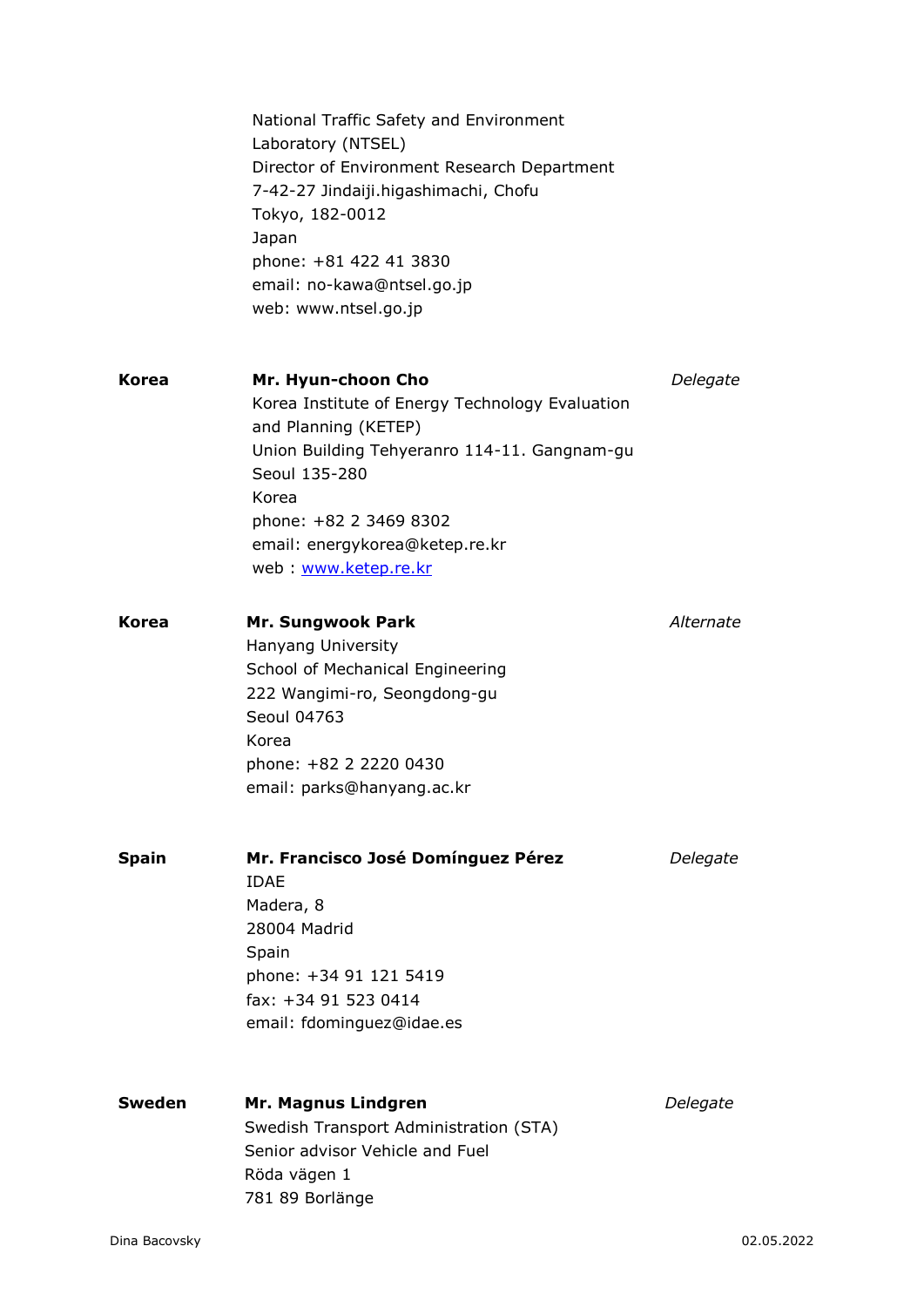Sweden phone: +46 10 123 58 12 mobile +46 70 361 50 26 email: magnus.lindgren@trafikverket.se web: www.trafikverket.se

**Sweden Mr. Klaas Burgdorf** *Alternate* Swedish Energy Agency Department for Research and Innovation 631 04 Eskilstuna Sweden phone: +46 16 542 0628 email: klaas.burgdorf@energimyndigheten.se

| Switzerland | Ms. Sandra Hermle                     | Delegate          |
|-------------|---------------------------------------|-------------------|
|             | Swiss Federal Office of Energy (SFOE) | SC-Chair          |
|             | <b>Energy Research Section</b>        | <i>Vice-Chair</i> |
|             |                                       | Europe            |

3003 Bern **Switzerland** phone: +41 31 325 8922 fax: +41 31 323 2500 email: sandra.hermle@bfe.admin.ch

#### **Switzerland Mr. Stephan Renz** *Alternate*

Beratung Renz consulting Elisabethenstrasse 44 4010 Basel Switzerland phone : +41 61 271 7636 email : renz.btr@swissonline.ch

**USA Mr. Kevin Stork** *Delegate* US Department of Energy Office of Energy Efficiency and Renewable Energy Forrestal Bldg, EE-2G 1000 Independence Avenue, S.W. Washington, D.C. 20585 USA phone: +1 202 586 8306 email: kevin.stork@ee.doe.gov

#### **USA Mr. Michael Wang** *Alternate*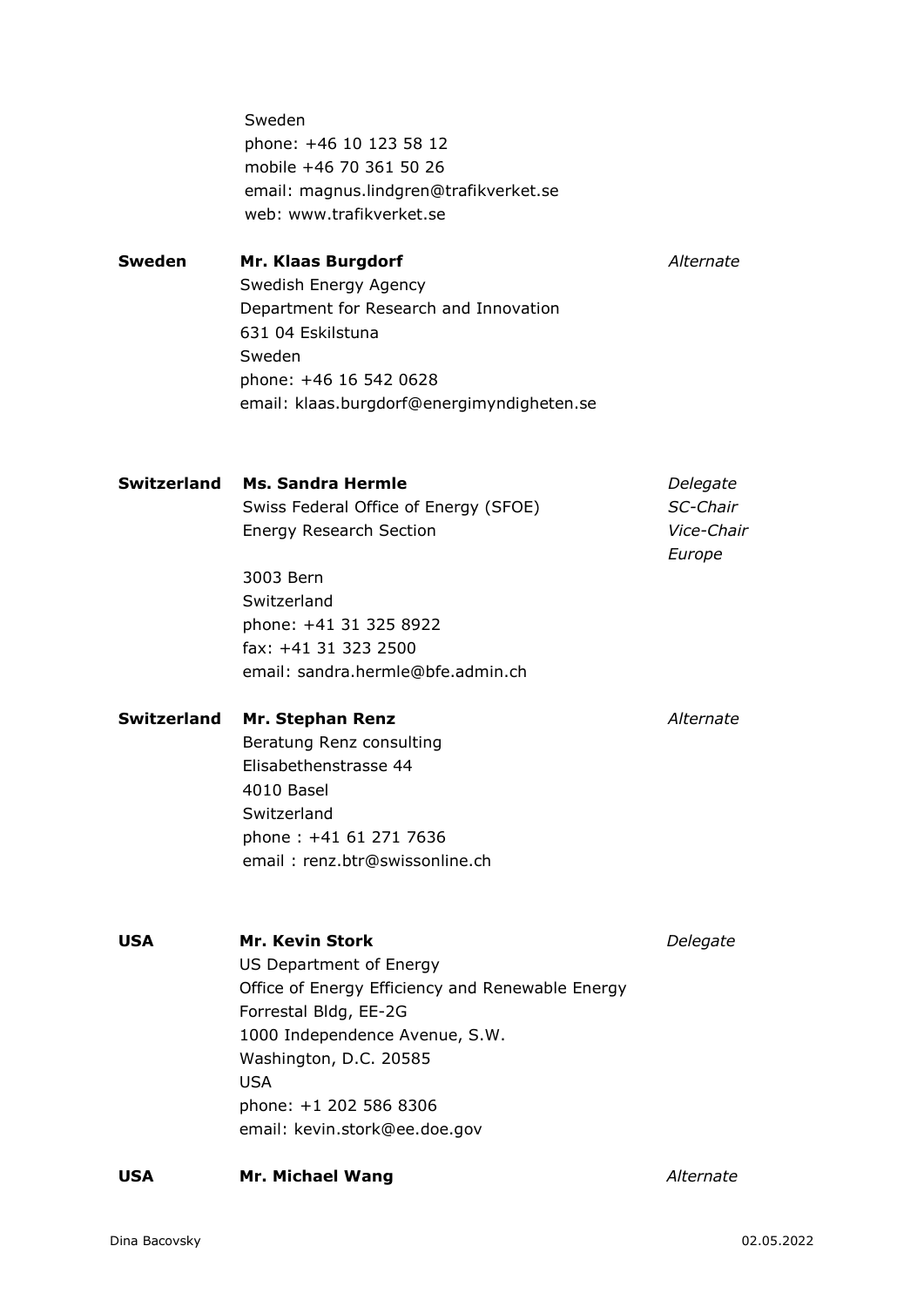Argonne National Laboratory *Vice-Chair* 

Transportation Technology Research and Development Center 9700 South Cass Avenue, Bldg. 362 Argonne IL 60439-4815 USA phone: +1 630 252 2819 fax: +1 630 252 4211 email: mqwang@anl.gov web: www.transportation.anl.gov

### **B. Task Leader**

| Task 28 | <b>Ms. Dina Bacovsky</b>                            |
|---------|-----------------------------------------------------|
|         | BEST - Bioenergy Sustainable and Technologies GmbH  |
|         | Location Wieselburg                                 |
|         | Gewerbepark Haag 3                                  |
|         | 3250 Wieselburg-Land                                |
|         | Austria                                             |
|         | phone: +43 502378-9435                              |
|         | fax: +43 502378-9499                                |
|         | email: dina.bacovsky@best-research.eu               |
|         | web: www.best-research.eu                           |
| Task 60 | <b>Mr. Kim Winther</b>                              |
|         | Danish Technological Institute                      |
|         | Renewable Energy and Transport                      |
|         | Kongsvang Alle 29                                   |
|         | 8000 Aarhus C                                       |
|         | Denmark                                             |
|         | phone: +45 72 201310                                |
|         | email: kwi@dti.dk                                   |
| Task 61 | Mr. Ake Sjödin                                      |
|         | <b>IVL Swedish Environmental Research Institute</b> |
|         | P.O.Box 530 21                                      |
|         | 400 14 Göteborg                                     |
|         | Sweden                                              |
|         | phone: +46 10 7886798                               |
|         | email: ake.sjodin@ivl.se                            |

*Americans*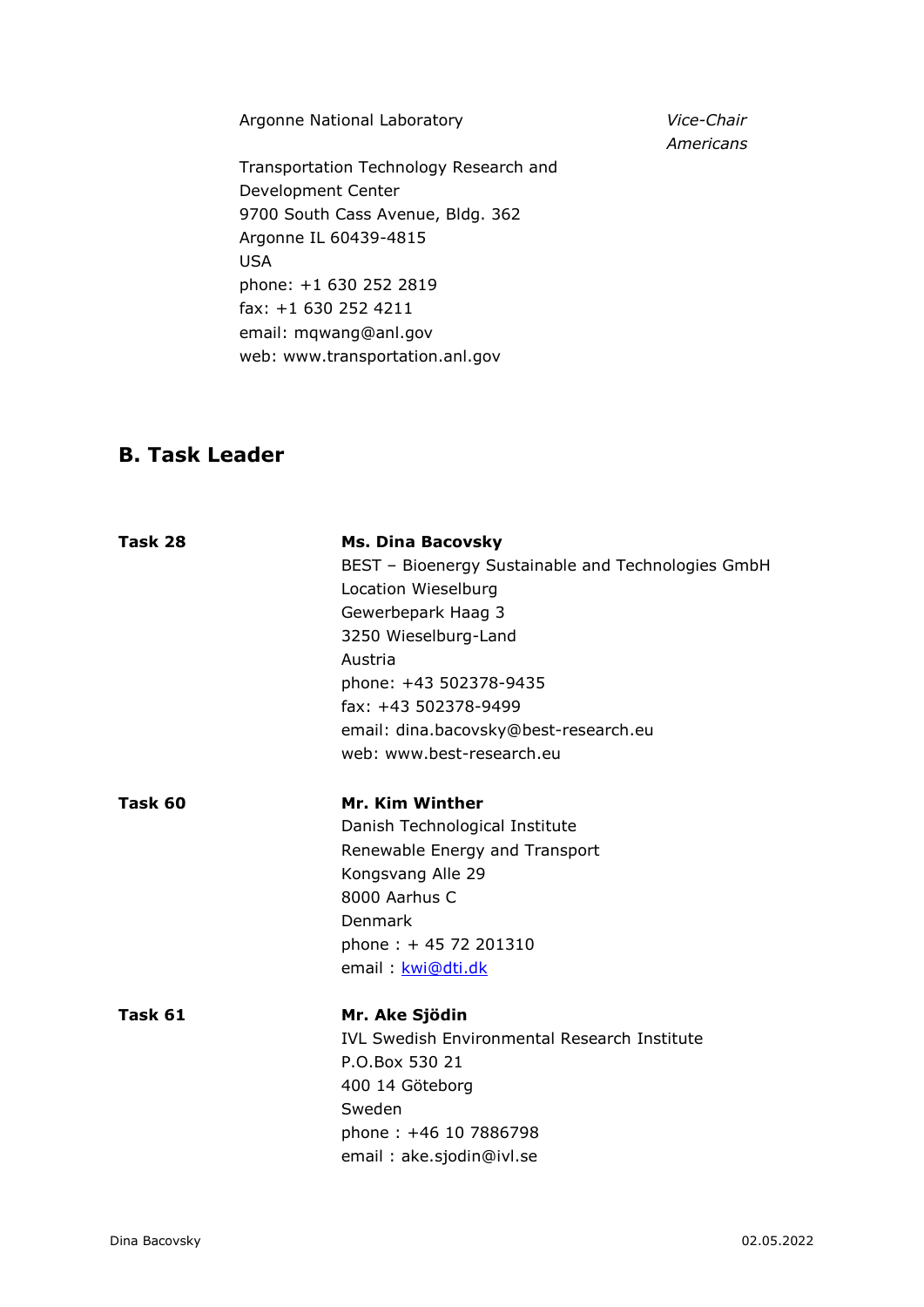| Task 62          | Mr. Jesper Schramm<br>Technical University of Denmark (DTU)<br>Nils Koppels Allé, Bldg 403<br>2800 Lyngby<br>Denmark<br>phone: +45 4525 4179<br>fax: +45 45884325<br>email: js@mek.dtu.dk                                                    |
|------------------|----------------------------------------------------------------------------------------------------------------------------------------------------------------------------------------------------------------------------------------------|
| <b>Task (63)</b> | <b>Mrs. Doris Matschegg</b><br>BEST - Bioenergy and Sustainable Technologies GmbH<br>Location Wieselburg-Land<br>Gewerbepark Haag 3<br>3250 Wieselburg-Land<br>Austria<br>phone: $+435023789484$<br>email : doris.matscheqq@best-research.eu |
| <b>Task (64)</b> | <b>Mrs. Zoe Stadler</b><br>OST - Ostschweizer Fachhochschule<br>Oberseestraße 10<br>8640 Rapperswil<br>Switzerland<br>phone: +41 58 2574303<br>email: zoe.stadler@ost.ch                                                                     |